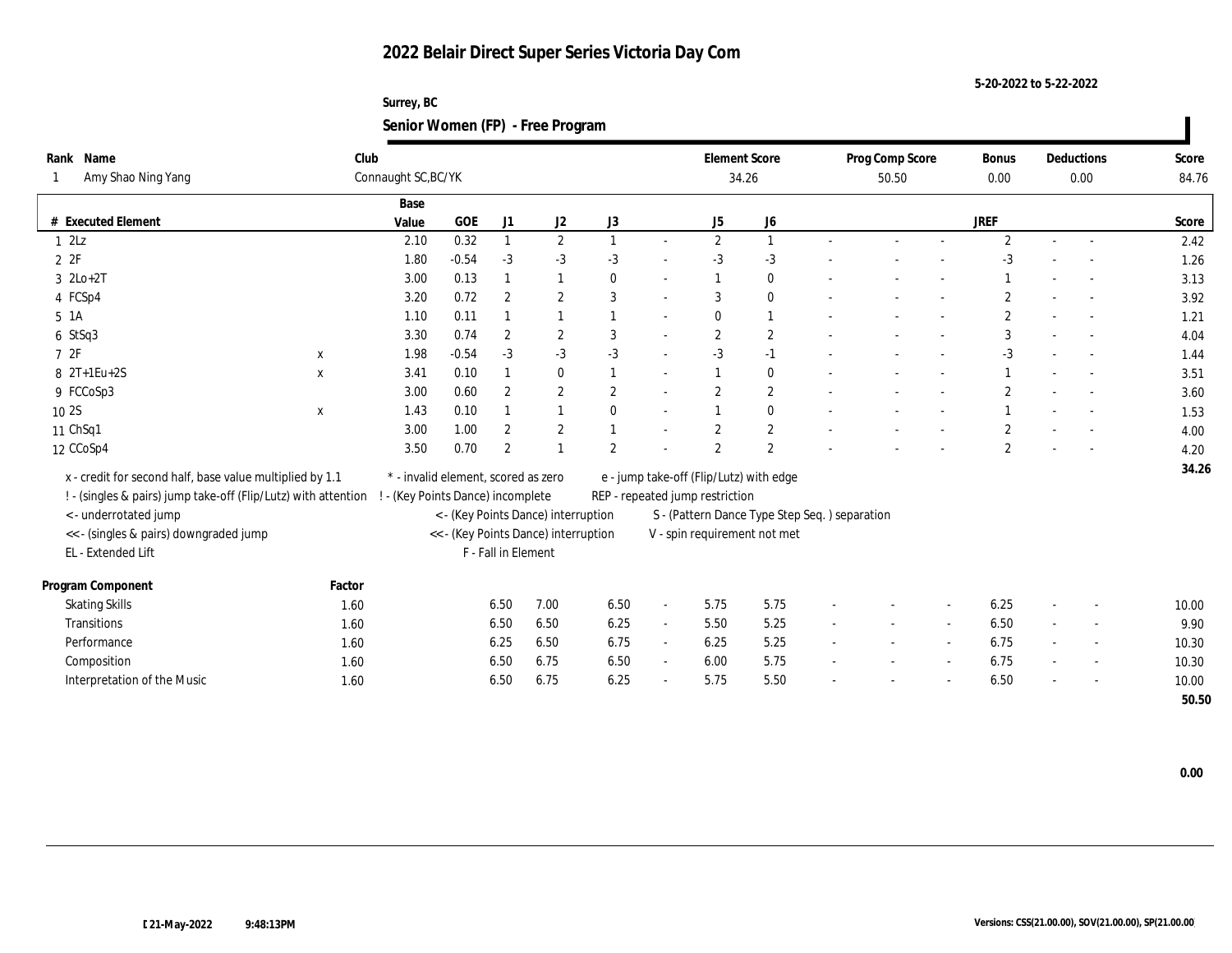**Surrey, BC Senior Women (FP) - Free Program**

| Rank Name                                                      | Club         |                                     |                     |                  |                                      |                |                |                                         | <b>Element Score</b>                           |                          | Prog Comp Score |        | Bonus            |        | Deductions               | Score |
|----------------------------------------------------------------|--------------|-------------------------------------|---------------------|------------------|--------------------------------------|----------------|----------------|-----------------------------------------|------------------------------------------------|--------------------------|-----------------|--------|------------------|--------|--------------------------|-------|
| Isabelle Law<br>$\mathbf{2}$                                   |              | Derrick FSC, AB/NT/NU               |                     |                  |                                      |                |                |                                         | 35.09                                          |                          | 43.91           |        | 0.00             |        | 0.00                     | 79.00 |
|                                                                |              | Base                                |                     |                  |                                      |                |                |                                         |                                                |                          |                 |        |                  |        |                          |       |
| # Executed Element                                             |              | Value                               | GOE                 | J1               | J <sub>2</sub>                       | J3             |                | J5                                      | J <sub>6</sub>                                 |                          |                 |        | <b>JREF</b>      |        |                          | Score |
| $1 \t3T+2T$                                                    |              | 5.50                                | $-0.53$             | $-1$             | $-1$                                 | $-1$           | $\sim$         | $-2$                                    | $-1$                                           |                          |                 |        | $-2$             |        |                          | 4.97  |
| 2 3S                                                           |              | 4.30                                | $-0.32$             | $-1$             | $\bf{0}$                             | $-1$           | $\sim$         | $\bf{0}$                                | $-2$                                           |                          |                 |        |                  |        |                          | 3.98  |
| 3 FCCoSp1 (V)                                                  |              | 1.50                                | 0.00                | $\mathbf{0}$     |                                      | $\mathbf{0}$   | $\overline{a}$ | $\bf{0}$                                | $\bf{0}$                                       |                          |                 |        |                  |        |                          | 1.50  |
| 4 2Lo                                                          |              | 1.70                                | 0.13                |                  | $\overline{2}$                       | $\mathbf{0}$   | $\sim$         | $\mathbf{0}$                            | -1                                             |                          |                 |        |                  |        |                          | 1.83  |
| 5 2T                                                           |              | 1.30                                | 0.13                | $\boldsymbol{2}$ |                                      |                | $\overline{a}$ | $\mathbf{0}$                            | $\overline{1}$                                 |                          |                 |        |                  |        |                          | 1.43  |
| 6 CSp3                                                         |              | 2.30                                | 0.29                | $\boldsymbol{2}$ | $\overline{2}$                       |                | $\sim$         |                                         | $\overline{\mathbf{1}}$                        |                          |                 |        |                  |        |                          | 2.59  |
| 7 ChSq1                                                        |              | 3.00                                | 0.25                | $\bf{0}$         |                                      | $\mathbf{0}$   | $\sim$         | $-1$                                    | $\overline{1}$                                 |                          |                 |        | $\overline{2}$   |        |                          | 3.25  |
| 8 1 A                                                          | $\mathbf{x}$ | 1.21                                | $-0.06$             |                  | $\bf{0}$                             | $\theta$       | $\sim$         | $-1$                                    | $-1$                                           |                          |                 |        | $-1$             |        |                          | 1.15  |
| 9 2Lz                                                          | X            | 2.31                                | 0.32                | $\boldsymbol{2}$ | $\mathbf{2}$                         |                |                | $\overline{2}$                          | -1                                             |                          |                 |        |                  |        |                          | 2.63  |
| 10 2A                                                          | $\mathbf{x}$ | 3.63                                | 0.17                | $\mathbf{2}$     | $\bf{0}$                             |                |                |                                         | $\bf{0}$                                       |                          |                 |        | $\theta$         |        |                          | 3.80  |
| 11 StSq4                                                       |              | 3.90                                | 0.68                |                  | $\overline{2}$                       | 3              |                |                                         | $\mathbf{2}$                                   |                          |                 |        | $\boldsymbol{2}$ |        |                          | 4.58  |
| 12 CCoSp3                                                      |              | 3.00                                | 0.38                |                  |                                      | $\overline{2}$ |                |                                         | $\overline{1}$                                 |                          |                 |        | $\overline{2}$   |        |                          | 3.38  |
| x - credit for second half, base value multiplied by 1.1       |              | * - invalid element, scored as zero |                     |                  |                                      |                |                | e - jump take-off (Flip/Lutz) with edge |                                                |                          |                 |        |                  |        |                          | 35.09 |
| ! - (singles & pairs) jump take-off (Flip/Lutz) with attention |              | ! - (Key Points Dance) incomplete   |                     |                  |                                      |                |                | REP - repeated jump restriction         |                                                |                          |                 |        |                  |        |                          |       |
| <- underrotated jump                                           |              |                                     |                     |                  | < - (Key Points Dance) interruption  |                |                |                                         | S - (Pattern Dance Type Step Seq. ) separation |                          |                 |        |                  |        |                          |       |
| <<- (singles & pairs) downgraded jump                          |              |                                     |                     |                  | << - (Key Points Dance) interruption |                |                |                                         | V - spin requirement not met                   |                          |                 |        |                  |        |                          |       |
| EL - Extended Lift                                             |              |                                     | F - Fall in Element |                  |                                      |                |                |                                         |                                                |                          |                 |        |                  |        |                          |       |
|                                                                |              |                                     |                     |                  |                                      |                |                |                                         |                                                |                          |                 |        |                  |        |                          |       |
| Program Component                                              | Factor       |                                     |                     |                  |                                      |                |                |                                         |                                                |                          |                 |        |                  |        |                          |       |
| <b>Skating Skills</b>                                          | 1.60         |                                     |                     | 5.75             | 6.50                                 | 5.75           | $\sim$         | 5.25                                    | 5.50                                           |                          |                 |        | 5.00             |        |                          | 8.90  |
| Transitions                                                    | 1.60         |                                     |                     | 5.00             | 6.00                                 | 5.50           | $\sim$         | 4.75                                    | 4.75                                           | $\sim$                   | $\sim$          | $\sim$ | 5.25             | $\sim$ | $\overline{\phantom{a}}$ | 8.21  |
| Performance                                                    | 1.60         |                                     |                     | 5.50             | 6.25                                 | 5.50           | $\sim$         | 4.75                                    | 5.25                                           | $\overline{\phantom{a}}$ |                 | $\sim$ | 5.75             |        | $\sim$                   | 8.80  |
| Composition                                                    | 1.60         |                                     |                     | 5.50             | 6.50                                 | 6.00           | $\sim$         | 4.50                                    | 5.50                                           | $\sim$                   |                 | $\sim$ | 5.75             | $\sim$ |                          | 9.10  |
| Interpretation of the Music                                    | 1.60         |                                     |                     | 5.75             | 6.50                                 | 5.75           | $\sim$         | 4.75                                    | 5.25                                           |                          |                 |        | 5.50             |        |                          | 8.90  |
|                                                                |              |                                     |                     |                  |                                      |                |                |                                         |                                                |                          |                 |        |                  |        |                          | 43.91 |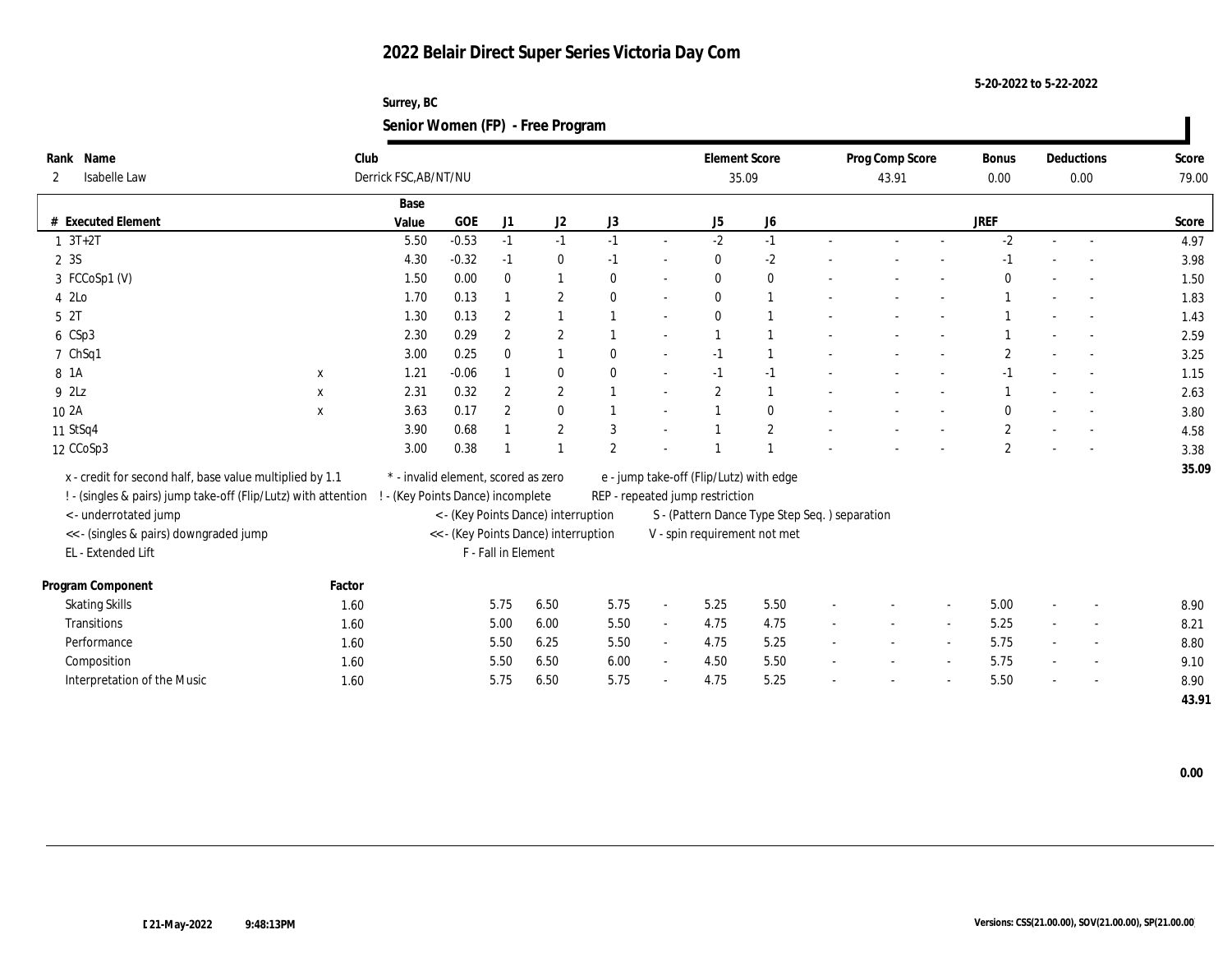**Surrey, BC Senior Women (FP) - Free Program**

| Name<br>Rank                                                   | Club        |                                     |         |                     |                                      |                                                                            |                                               | <b>Element Score</b> |                |                          | Prog Comp Score          |                          | <b>Bonus</b> |        | Deductions               | Score |
|----------------------------------------------------------------|-------------|-------------------------------------|---------|---------------------|--------------------------------------|----------------------------------------------------------------------------|-----------------------------------------------|----------------------|----------------|--------------------------|--------------------------|--------------------------|--------------|--------|--------------------------|-------|
| Marissa Yi-Shan Wu<br>3                                        |             | Champs ISC of BC, BC/YK             |         |                     |                                      |                                                                            |                                               | 33.24                |                |                          | 42.31                    |                          | 0.00         |        | 2.00                     | 73.55 |
|                                                                |             | Base                                |         |                     |                                      |                                                                            |                                               |                      |                |                          |                          |                          |              |        |                          |       |
| # Executed Element                                             |             | Value                               | GOE     | J1                  | J2                                   | J3                                                                         |                                               | J5                   | J <sub>6</sub> |                          |                          |                          | <b>JREF</b>  |        |                          | Score |
| $1 \space 3Fq+2T$                                              |             | 6.60                                | $-1.06$ | $-2$                | $-2$                                 | $-2$                                                                       | $\sim$                                        | $-3$                 | $-2$           |                          |                          |                          | $-2$         |        | $\sim$                   | 5.54  |
| $2 \text{ } 3\text{Lo}$                                        |             | 3.92                                | $-0.78$ | $-2$                | $-2$                                 | $-3$                                                                       | $\sim$                                        | $-2$                 | $-2$           |                          |                          |                          | $-2$         |        |                          | 3.14  |
| $3 \text{ } 3Lz(e) <<$                                         |             | 1.68                                | $-0.84$ | $-5$                | $-5$                                 | $-5$                                                                       | $\sim$                                        | $-5$                 | $-5$           |                          |                          |                          | $-5$         |        |                          | 0.84  |
| 4 2A+1Eu+2S                                                    |             | 5.10                                | 0.25    |                     | $\mathbf{1}$                         |                                                                            | $\sim$                                        | $-2$                 | $\bf{0}$       |                          |                          |                          |              |        |                          | 5.35  |
| $5 \text{ } 3T <$                                              |             | 1.30                                | $-0.52$ | $-4$                | $-4$                                 | $-4$                                                                       | $\sim$                                        | $-3$                 | $-4$           |                          |                          |                          | $-4$         |        |                          | 0.78  |
| 6 CCoSp4                                                       |             | 3.50                                | 0.26    |                     | $\mathbf{1}$                         | $\mathbf{0}$                                                               | $\sim$                                        | $\mathbf{0}$         | $\mathbf{1}$   |                          |                          |                          |              |        |                          | 3.76  |
| 7 ChSq1                                                        |             | 3.00                                | 0.13    |                     | $\bf{0}$                             | $\mathbf{0}$                                                               | $\sim$                                        | $-1$                 | $\mathbf{1}$   |                          |                          |                          | $\bf{0}$     |        |                          | 3.13  |
| $8 \t2A+2T$                                                    | $\mathbf X$ | 5.06                                | $-0.25$ |                     | $-3$                                 | $\mathbf{0}$                                                               | $\sim$                                        | $-1$                 | $\bf{0}$       |                          |                          |                          | $-2$         |        |                          | 4.81  |
| 9 2F                                                           | $\mathbf X$ | 1.98                                | 0.09    | $\mathbf{0}$        | 1                                    | $\mathbf{0}$                                                               | $\sim$                                        | $-1$                 | $\mathbf{1}$   |                          |                          |                          |              |        |                          | 2.07  |
| 10 StSq3                                                       |             | 3.30                                | $-1.57$ | $-5$                | $-5$                                 | $-4$                                                                       |                                               | $-5$                 | $-5$           |                          |                          |                          | $-4$         |        |                          | 1.73  |
| 11 FCCoSp                                                      |             | 0.00                                |         |                     |                                      |                                                                            |                                               |                      |                |                          |                          |                          |              |        |                          | 0.00  |
| 12 LSp2                                                        |             | 1.90                                | 0.19    |                     |                                      |                                                                            |                                               | $\mathbf{0}$         |                |                          |                          |                          |              |        |                          | 2.09  |
| x - credit for second half, base value multiplied by 1.1       |             | * - invalid element, scored as zero |         |                     |                                      |                                                                            |                                               |                      |                |                          |                          |                          |              |        |                          | 33.24 |
| ! - (singles & pairs) jump take-off (Flip/Lutz) with attention |             | ! - (Key Points Dance) incomplete   |         |                     |                                      | e - jump take-off (Flip/Lutz) with edge<br>REP - repeated jump restriction |                                               |                      |                |                          |                          |                          |              |        |                          |       |
| <- underrotated jump                                           |             |                                     |         |                     | < - (Key Points Dance) interruption  |                                                                            | S - (Pattern Dance Type Step Seq.) separation |                      |                |                          |                          |                          |              |        |                          |       |
| << - (singles & pairs) downgraded jump                         |             |                                     |         |                     | << - (Key Points Dance) interruption |                                                                            | V - spin requirement not met                  |                      |                |                          |                          |                          |              |        |                          |       |
| EL - Extended Lift                                             |             |                                     |         | F - Fall in Element |                                      |                                                                            |                                               |                      |                |                          |                          |                          |              |        |                          |       |
|                                                                |             |                                     |         |                     |                                      |                                                                            |                                               |                      |                |                          |                          |                          |              |        |                          |       |
| Program Component                                              | Factor      |                                     |         |                     |                                      |                                                                            |                                               |                      |                |                          |                          |                          |              |        |                          |       |
| <b>Skating Skills</b>                                          | 1.60        |                                     |         | 5.00                | 6.00                                 | 5.50                                                                       | $\sim$                                        | 4.50                 | 5.25           |                          |                          | $\overline{\phantom{a}}$ | 5.25         |        |                          | 8.40  |
| <b>Transitions</b>                                             | 1.60        |                                     |         | 4.75                | 5.50                                 | 5.50                                                                       | $\sim$                                        | 3.75                 | 5.25           | $\overline{\phantom{a}}$ | $\overline{\phantom{a}}$ | $\sim$                   | 5.00         | $\sim$ | $\overline{\phantom{a}}$ | 8.21  |
| Performance                                                    | 1.60        |                                     |         | 4.75                | 5.75                                 | 5.75                                                                       | $\omega$                                      | 4.00                 | 5.25           |                          |                          |                          | 5.50         |        |                          | 8.50  |
| Composition                                                    | 1.60        |                                     |         | 5.00                | 5.75                                 | 6.00                                                                       | $\sim$                                        | 4.00                 | 5.75           | $\sim$                   | $\overline{\phantom{a}}$ | $\overline{\phantom{a}}$ | 5.50         | $\sim$ | $\overline{\phantom{a}}$ | 8.80  |
| Interpretation of the Music                                    | 1.60        |                                     |         | 5.00                | 5.50                                 | 5.75                                                                       | $\sim$                                        | 4.25                 | 5.50           |                          |                          |                          | 5.00         | ÷      |                          | 8.40  |
|                                                                |             |                                     |         |                     |                                      |                                                                            |                                               |                      |                |                          |                          |                          |              |        |                          | 42.31 |
|                                                                |             |                                     |         |                     |                                      |                                                                            |                                               |                      |                |                          |                          |                          |              |        |                          |       |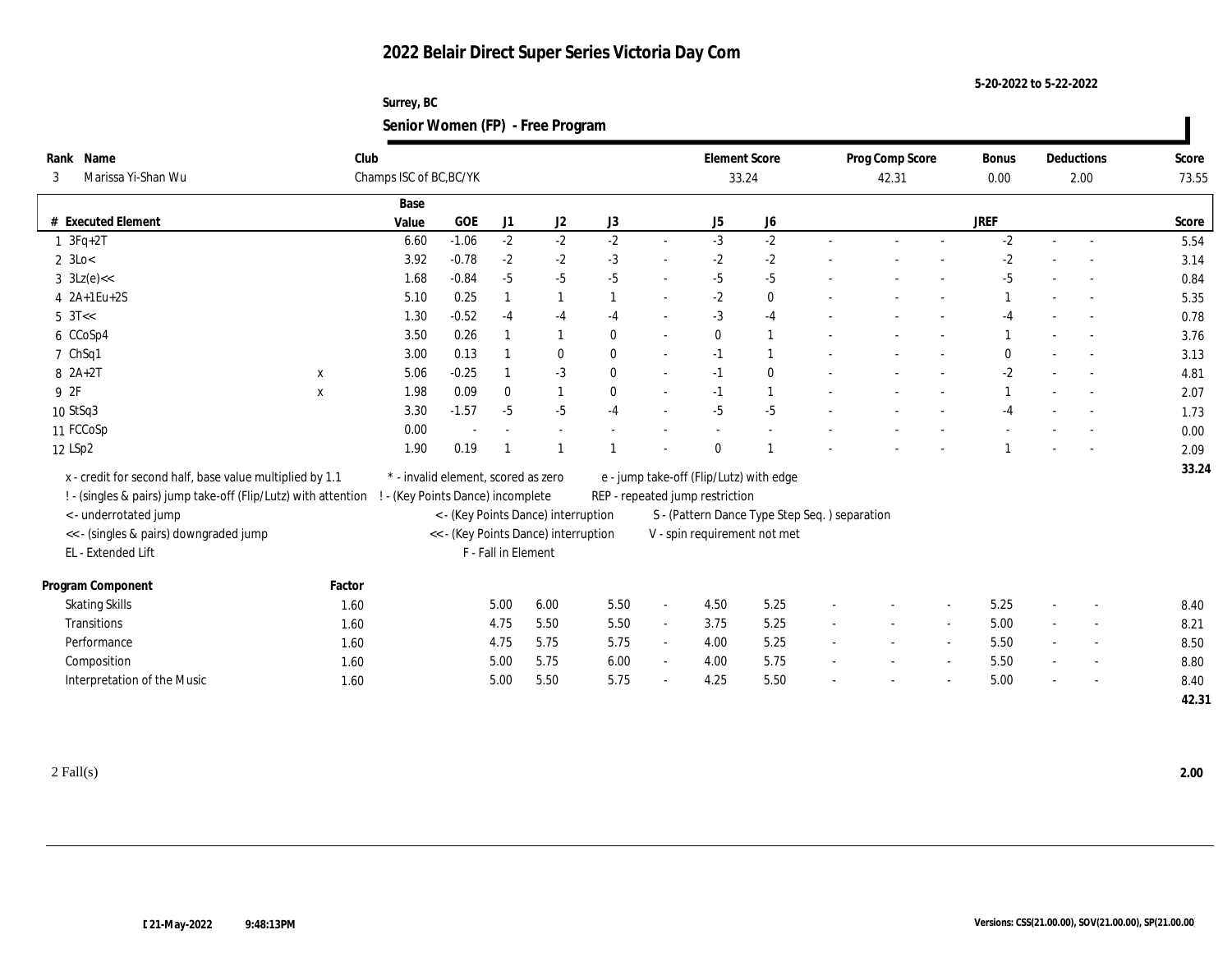**Surrey, BC Senior Women (FP) - Free Program**

| Rank Name                                                      | Club         |                                 |                                     |                          |                                      |                |                | <b>Element Score</b>                                                       |                                                |        | Prog Comp Score |        | <b>Bonus</b> |        | Deductions               | Score |
|----------------------------------------------------------------|--------------|---------------------------------|-------------------------------------|--------------------------|--------------------------------------|----------------|----------------|----------------------------------------------------------------------------|------------------------------------------------|--------|-----------------|--------|--------------|--------|--------------------------|-------|
| Hiu Yau Chow<br>4                                              |              | Connaught SC, BC/YK             |                                     |                          |                                      |                |                | 34.01                                                                      |                                                |        | 34.92           |        | 0.00         |        | 1.00                     | 67.93 |
|                                                                |              | Base                            |                                     |                          |                                      |                |                |                                                                            |                                                |        |                 |        |              |        |                          |       |
| # Executed Element                                             |              | Value                           | GOE                                 | J1                       | J <sub>2</sub>                       | J3             |                | J5                                                                         | J6                                             |        |                 |        | <b>JREF</b>  |        |                          | Score |
| $1 \t3T+2T$                                                    |              | 5.50                            | 0.42                                | $\bf{0}$                 | 1                                    | $\mathbf{1}$   | $\sim$         | $\mathbf{1}$                                                               | $\mathbf{1}$                                   |        |                 |        |              |        |                          | 5.92  |
| 2 3T                                                           |              | 4.20                            | $-1.05$                             | $-3$                     | $-3$                                 | $-2$           | $\sim$         | $-3$                                                                       | $\mathbf{0}$                                   |        |                 |        | $-2$         |        |                          | 3.15  |
| $3 \text{ k}$                                                  |              | 1.70                            | $-0.64$                             | $-3$                     | $-4$                                 | $-4$           | $\sim$         | $-3$                                                                       | $-4$                                           |        |                 |        | $-4$         |        |                          | 1.06  |
| 4 FSSp2                                                        |              | 2.30                            | $-0.29$                             | $-1$                     | $-2$                                 | $-1$           | $\sim$         | $-2$                                                                       | $-1$                                           |        |                 |        | $\mathbf{0}$ |        |                          | 2.01  |
| $5 \text{ } 3S + 2T$                                           |              | 5.60                            | 0.11                                | $\bf{0}$                 | $\bf{0}$                             | $\mathbf{0}$   | $\sim$         |                                                                            | $\bf{0}$                                       |        |                 |        |              |        |                          | 5.71  |
| 6 CCoSp4                                                       |              | 3.50                            | 0.70                                | $\overline{2}$           | $\mathbf{2}$                         | $\overline{1}$ |                | $\mathbf{2}$                                                               | $\boldsymbol{2}$                               |        |                 |        | $\mathbf{2}$ |        |                          | 4.20  |
| 7 2A+1Eu+1S                                                    | $\mathbf x$  | 4.62                            | $-0.74$                             | $-1$                     | $-4$                                 | $-3$           | $\sim$         | $-2$                                                                       | $\mbox{-}2$                                    |        |                 |        | $-2$         |        |                          | 3.88  |
| $8 \, 35 <$                                                    | $\mathbf{x}$ | 1.43                            | $-0.65$                             | $-5$                     | $-5$                                 | $-5$           | $\sim$         | $-5$                                                                       | $-5$                                           |        |                 |        | $-5$         |        | $\sim$                   | 0.78  |
| $9$ 1A <<                                                      | $\mathbf X$  | 0.00                            |                                     | $\overline{\phantom{a}}$ | $\sim$                               |                |                |                                                                            | $\sim$                                         |        |                 |        |              |        |                          | 0.00  |
| 10 ChSq1                                                       |              | 3.00                            | $-0.88$                             | $-1$                     | $\bf{0}$                             | $-3$           |                | $-3$                                                                       | $-2$                                           |        |                 |        | $-1$         |        |                          | 2.12  |
| 11 StSq2                                                       |              | 2.60                            | $-0.39$                             | $-3$                     | $\bf{0}$                             | $-3$           |                | $-1$                                                                       | $-2$                                           |        |                 |        |              |        |                          | 2.21  |
| 12 LSp4                                                        |              | 2.70                            | 0.27                                | $\mathbf{0}$             | $\mathbf{1}$                         | $\overline{1}$ |                | -1                                                                         | $\mathbf{2}$                                   |        |                 |        |              |        |                          | 2.97  |
| x - credit for second half, base value multiplied by 1.1       |              |                                 | * - invalid element, scored as zero |                          |                                      |                |                |                                                                            |                                                |        |                 |        |              |        |                          | 34.01 |
| ! - (singles & pairs) jump take-off (Flip/Lutz) with attention |              | - (Key Points Dance) incomplete |                                     |                          |                                      |                |                | e - jump take-off (Flip/Lutz) with edge<br>REP - repeated jump restriction |                                                |        |                 |        |              |        |                          |       |
| <- underrotated jump                                           |              |                                 |                                     |                          | < - (Key Points Dance) interruption  |                |                |                                                                            | S - (Pattern Dance Type Step Seq. ) separation |        |                 |        |              |        |                          |       |
| << - (singles & pairs) downgraded jump                         |              |                                 |                                     |                          | << - (Key Points Dance) interruption |                |                | V - spin requirement not met                                               |                                                |        |                 |        |              |        |                          |       |
| EL - Extended Lift                                             |              |                                 |                                     | F - Fall in Element      |                                      |                |                |                                                                            |                                                |        |                 |        |              |        |                          |       |
|                                                                |              |                                 |                                     |                          |                                      |                |                |                                                                            |                                                |        |                 |        |              |        |                          |       |
| Program Component                                              | Factor       |                                 |                                     |                          |                                      |                |                |                                                                            |                                                |        |                 |        |              |        |                          |       |
| <b>Skating Skills</b>                                          | 1.60         |                                 |                                     | 5.00                     | 5.75                                 | 4.75           | $\blacksquare$ | 5.00                                                                       | 4.75                                           |        |                 |        | 4.50         |        | $\overline{\phantom{a}}$ | 7.81  |
| Transitions                                                    | 1.60         |                                 |                                     | 4.25                     | 5.50                                 | 2.50           | $\sim$         | 4.25                                                                       | 4.00                                           |        | $\sim$          | $\sim$ | 4.00         |        | $\overline{a}$           | 6.61  |
| Performance                                                    | 1.60         |                                 |                                     | 4.25                     | 5.50                                 | 3.25           | $\sim$         | 4.00                                                                       | 4.25                                           |        |                 | $\sim$ | 3.75         |        | $\overline{a}$           | 6.50  |
| Composition                                                    | 1.60         |                                 |                                     | 4.50                     | 5.50                                 | 4.50           | $\sim$         | 4.50                                                                       | 4.50                                           | $\sim$ | $\sim$          | $\sim$ | 4.00         | $\sim$ | $\overline{\phantom{a}}$ | 7.20  |
| Interpretation of the Music                                    | 1.60         |                                 |                                     | 4.50                     | 5.50                                 | 3.50           | $\sim$         | 4.00                                                                       | 4.25                                           |        |                 | $\sim$ | 4.25         |        | $\sim$                   | 6.80  |
|                                                                |              |                                 |                                     |                          |                                      |                |                |                                                                            |                                                |        |                 |        |              |        |                          | 34.92 |
|                                                                |              |                                 |                                     |                          |                                      |                |                |                                                                            |                                                |        |                 |        |              |        |                          |       |

1 Fall(s) **1.00**

**5-20-2022 to 5-22-2022**